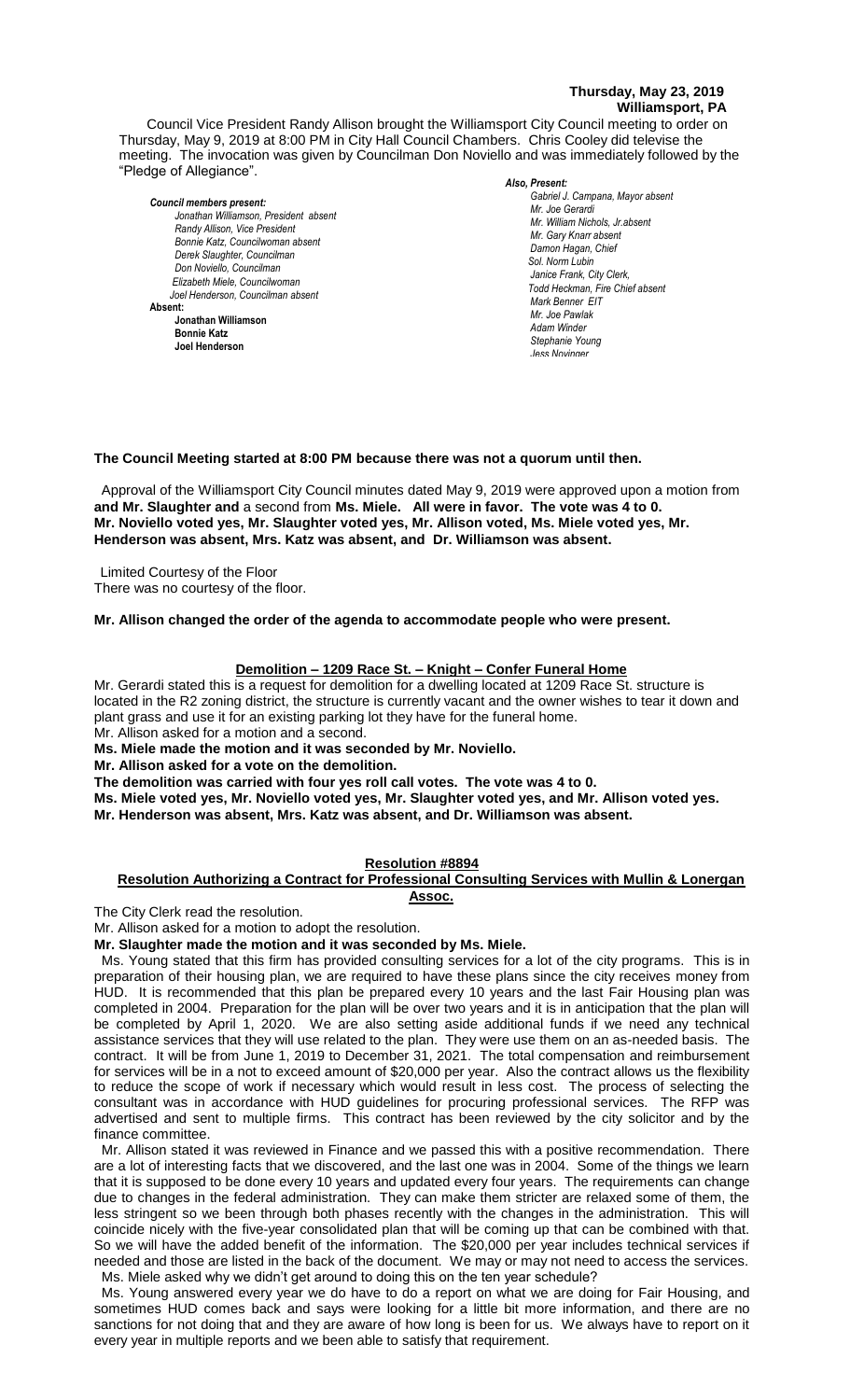### *CITY COUNCIL MEETING MINUTES OF MAY 23, 2019*

Mr. Allison asked about the public workshops.

 Ms. Young stated they plan to do for workshops and each workshop will have different topics and that will be done primarily for the housing coordinators and people that are in the know in the city and then there will be two public hearings where that information will be presented.

Mr. Allison asked for vote on the resolution.

**The resolution was carried with four yes roll call votes. The vote was 4 to 0.**

**Ms. Miele voted yes, Mr. Noviello voted yes, Mr. Slaughter voted yes, and Mr. Allison voted yes.** 

**Mr. Henderson was absent, Mrs. Katz was absent, and Dr. Williamson was absent.** 

## **Resolution #8895**

#### **Resolution Authorizing the Extension of Time for Paving of Arch St. by the City for the WMWA** The City Clerk read the resolution.

Mr. Allison asked for a motion to adopt the resolution.

**Mr. Slaughter made the motion and it was seconded by Ms. Miele.**

 Mr. Gerardi said this is a standard resolution for Extension of Time for paving, this one is concerning Arch Street from Glenn St., North to W. 4<sup>th</sup> St. There were four project that the water authority extended last year and they are required to be done within 45 days, three of those projects are completed, being the construction that is going on we did not feel that it was necessary for them to mil and overlay, they're going to put a 1 inch topcoat on it. It did go through public works.

 Mr. Allison stated all of the Public Works items passed with a positive recommendation. We don't have anyone to give us a report on that this evening. We are missing some members due to sickness, medical procedure, duties outside of Williamsport, but now we have for so we can have a meeting.

Mr. Gerardi stated that this is a project that is going to be extended into our paving project and then we will be reimbursed for that work.

Mr. Allison asked for a vote on the resolution.

**The resolution was carried with four yes roll call votes. The vote was 4 to 0.**

**Ms. Miele voted yes, Mr. Noviello voted yes, Mr. Slaughter voted yes, and Mr. Allison voted yes. Mr. Henderson was absent, Mrs. Katz was absent, and Dr. Williamson was absent.** 

## **Resolution #8896**

#### **Resolution Authorizing Grant Application for Greenways, Trails and Recreation** The City Clerk read the resolution.

Mr. Allison asked for a motion to adopt the resolution.

**Mr. Slaughter made the motion and it was seconded by Ms. Miele.**

 Ms. Novinger stated this resolution is to allow Penn Strategies to submit a Greenways, Trails and Recreation grant application to DCED no later than May 31 in the requested amount of \$250,000. This grant does require a 15% match of \$37,500 that will be coming from CDBG funds and the remaining balance of the project which is \$81,141.77 which will be covered by the combination of local act \$13 and private donations. This grant application is for the entire renovation of Memorial Park's playground to have it assessable for everyone to enjoy. This was reviewed by public works.

 Mr. Allison stated this was reviewed by Public Works and sent to the full body of Council with positive recommendation.

 Ms. Miele stated her understanding is we have a letter of support from the Center of Independent living, or the Wheels of Freedom.

Ms. Karen Koch reported from the seats, inaudible.

Ms. Miele asked if we should reach out for additional letters of support?

Ms. Novinger answered additional letters of support never hurts.

Ms. Miele stated maybe we should reach out to Fire Tree Place in other places that involve children. Mr. Jason Fitzgerald stated there is a project narrative and whatever the most updated recreation plan, we did include a plan, the parks and recreation inventory that we did two years ago will be supplemental information for this grant as well. Everything that you have will be submitted along with it. After we submitted it, we can email it to all the members of council so that you have it.

 Ms. Miele stated she does think that we should get more letters of support from the community and reach out and do a little bit more of that just to prove that there's a desire for it across all different elements of the community.

Mr. Fitzgerald stated we will be sending a template to the Center of Independent living.

Mr. Allison stated we are happy to see this going forward and it will be well worth the waiting time, having something of this magnitude and quality is going to be a long-term benefit that is going to help everybody. Mr. Allison asked if there were any other questions of comments.

**The resolution was carried with four yes roll call votes. The vote was 4 to 0.**

**Ms. Miele voted yes, Mr. Noviello voted yes, Mr. Slaughter voted yes, and Mr. Allison voted yes. Mr. Henderson was absent, Mrs. Katz was absent, and Dr. Williamson was absent.** 

## **Resolution #8897**

# **Resolution to Request an Act 13 Hazard Mitigation Grant**

The City Clerk read the resolution.

Mr. Allison asked for a motion to adopt the resolution.

**Ms. Miele made the motion and it was seconded by Mr. Slaughter.**

 Mr. Benner stated this is a request to pursue an act 13 hazard mitigation Grant, and we are pursuing this to Penn Strategies as well. This will be used primarily for engineering and construction costs associated with the remediation of those identified high-priority deficiencies on the cross pipes located in the northwest section of the levee system. This grant is in the amount of \$440, 679.25 which is the estimated cost to complete the restoration according to exhibit number two what you have a copy of the Wood feasibility study. The Act 13 grant will be funded through the Commonwealth Authority, this grant also requires a 15% match by the city, and the city has satisfied all but \$13,911.89 and this was through change order number three through the MSA and the city. The unsatisfied portion will be taken out of a \$500,000 bond which exists and is in place for such grant matches. They are used for infrastructure repairs and upgrades. To understand where the city stands and the chances for obtaining and granted this, according to the county, this project is ranked number one economic priority in the greater Williamsport alliance comprehensive plan, and also in the economic infrastructure priority for SEDA-Cog. This covers 11 county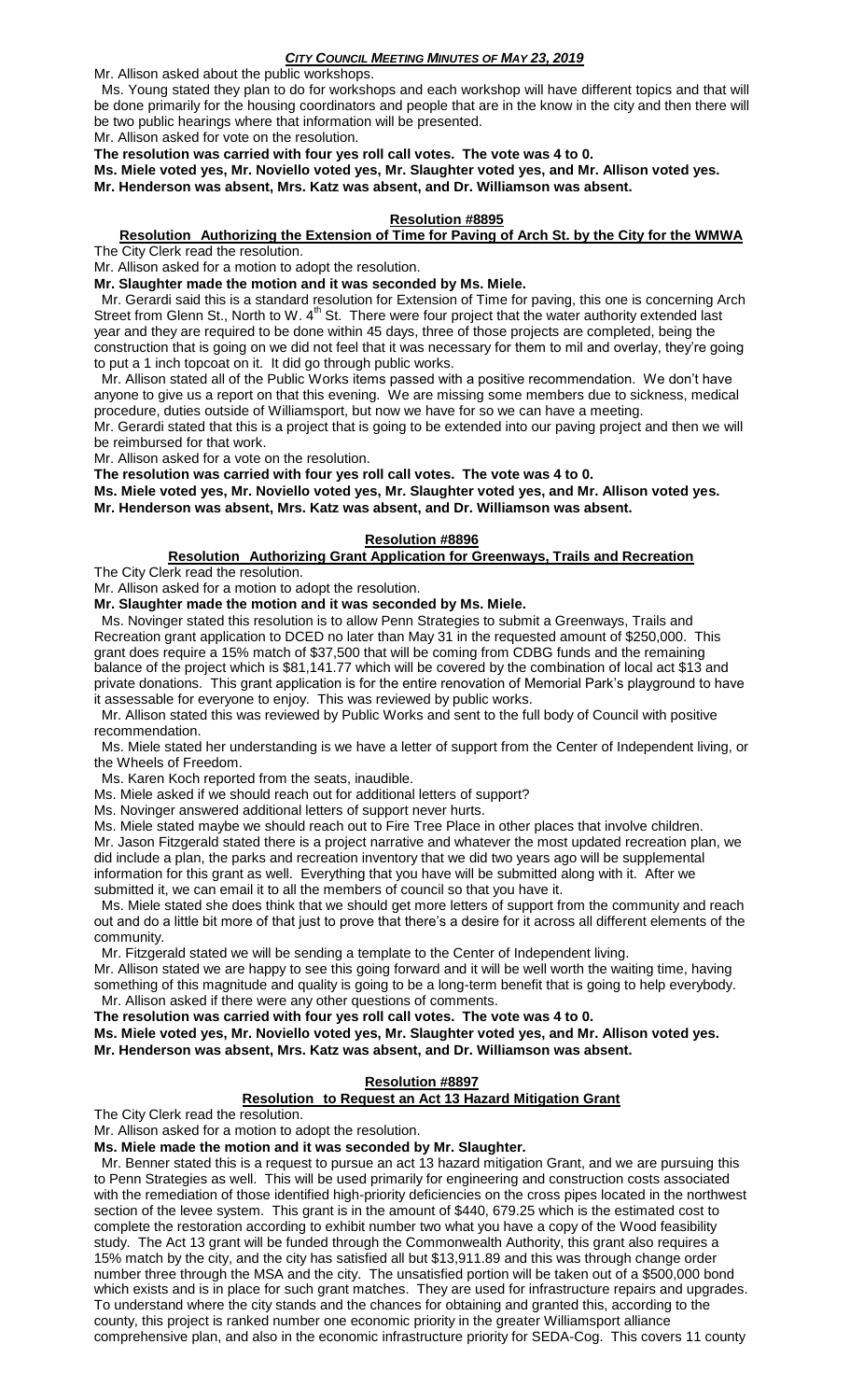### *CITY COUNCIL MEETING MINUTES OF MAY 23, 2019*

region in central Pennsylvania. The deadline for submission of this grant is May 31, 2019. This was presented to the public works committee and received a positive recommendation and also reviewed by council.

 Mr. Allison stated we are going to have to make some amendments to this tonight here in the language and it's not really pertinent to the grant itself, so are there any questions about this grant? Mr. Allison stated we have known about this being a high priority with the section being up Reach Road, something came up and we had to move very quickly and the county has been very helpful in moving this along.

**Mr. Allison stated we need to amend where it designates the mayor and the president of City Council, to keep the mayor, and add the city controller to execute this. Mr. Slaughter made the motion and it was seconded by Ms. Miele.**

Mr. Lubin stated the Third Class City Charter law requires the Mayor, the Controller, and the City Clerk to sign off on it.

Mr. Fitzgerald apologized for the mistake, and stated obviously we do want to be in compliance with the law.

Ms. Miele asked if the mayor or the controller will be submitting the grant?

 Mr. Fitzgerald answered we will be submitting the grant application and always the amendments that are attached to it. He stated Lycoming County is slated to get \$1 million, there are other projects throughout the county, the county has decided that the number one and number two priorities are to get the levy upgraded. The county asked us to submit the paperwork for both grant applications as a courtesy from the city to the county. We actually have requested that the county cover the \$14,000, but for the purposes of the document here we had have something that was guaranteed, so hopefully they will do that. There is an MOU coming in front of counsel very soon, which will codify the relationship between old Lycoming Township, Borough of South Williamsport, Loyalsock Township, but this is good news because so far the two major identified issues that put us into the acceptable rating will after this grant have been addressed. We will provide copies of the memo to you, the county has actually laid out a strategy and we worked with them in conjunction, there is a possibility, if this were to be, if this comes to fruition, this entire issue will be resolved with very limited cost to the taxpayers. We are very confident that after this, we are going to be applying for money through the H2O PA program, and we have asked the governor to fund that program, basically the governor's response to that was that he will be funding it through the severance tax which is a proposed tax that hasn't happened. The recent positive news in Harrisburg has been that there is \$800 million in tax revenues that were collected that were above the projections. So at this point of portion of that money is likely to go through infrastructure and to the H2O PA program. Mr. Fitzgerald stated the bids for the RCAP Grant going out sometime in late August. The bids are being opened in July, and by August there will be shovels in the ground which is a good thing because that gets sent back to the Army Corps of Engineers. It put you in a good position where you are getting closer, and I want to complement this team for working collaboratively to attack this issue. We will have an update with this grant hopefully it will be a positive update. He stated we are pretty competitive with the asking of this grant, and he gave examples. Ms. Miele asked when we will hear about this grant?

 Mr. Fitzgerald answered at the meeting in the Fall in the latest that we hear about it will be at the December meeting in the Commonwealth financial authority.

Mr. Allison asked for a vote on the amendment.

**The amendment to the resolution was carried with four yes roll call votes. The vote was 4 to 0. Ms. Miele voted yes, Mr. Noviello voted yes, Mr. Slaughter voted yes, and Mr. Allison voted yes. Mr. Henderson was absent, Mrs. Katz was absent, and Dr. Williamson was absent.** 

Mr. Allison stated there is an appendix that goes with this and he asked for vote on the resolution.

**The resolution was carried with four yes roll call votes. The vote was 4 to 0.**

**Ms. Miele voted yes, Mr. Noviello voted yes, Mr. Slaughter voted yes, and Mr. Allison voted yes. Mr. Henderson was absent, Mrs. Katz was absent, and Dr. Williamson was absent.** 

Mr. Allison stated this is not the end of it there's going to be discussions on containing this moving forward and the be regulations to make sure were never in this situation again.

Certificates of Appropriateness - HARB

All Items recommended for approval

Item 2. Transitional Living Center (TLC)

309 Maynard Street

A. Remove existing roof shingles on the entire building. Install ice and water barrier 36" up all eaves of the building and solid on the rear second story low-pitched area, front porch, and bay window. Replace rotted sheeting. Install 15 lb. felt, Brown aluminum drip edge and 30 year Rustic Redwood, Heritage shingles with shingle capped ridge vent on the main ridge of the building and shingle caps on the hips.

Item 3. Transitional Living Center

900 West Third Street

A. Remove hedge rows. Install 4' black, 3-rail industrial aluminum fence, around the south and east sides (Third and Maynard Street). No gates. Fence panels have 1" square spear topped pickets, alternating heights, spaced 3¾" apart. Each panel has a 2½" square post. All end posts have a decorative ball cap. Line posts have flat caps. Posts set in 3000 psi concrete footers, 6' spacing

Item 5. White Deer Realty LLC

901 Vine Avenue

- A. Remove existing asphalt roofing from the entire building. On pitched areas install ice and water barrier, new sheeting, felt, Brown aluminum drip edge and 30 year CertainTeed Landmark architectural shingles Georgetown Gray. Include shingle capped ridge vents. Install fiber insulation and .045 gauge rubber roofing on bay window and rear porch. Reinstall existing spouting.
- **Item 6 White Deer Realty LLC**

733 West Third Street

A. Repair existing slate with similar slate.